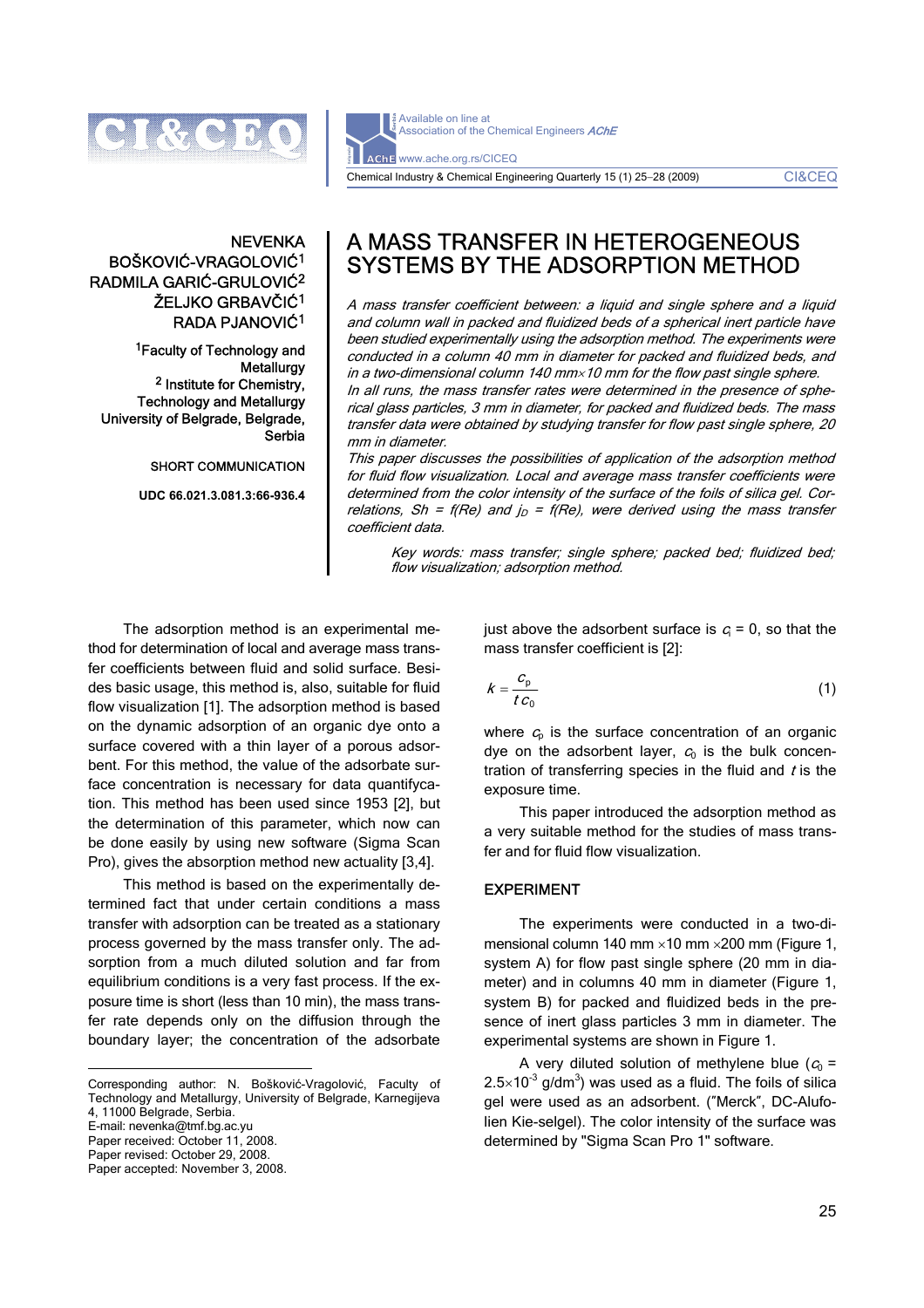

Figure 1. Schematic diagram of experimental system. 1 - two-dimensional column (140 mm ×10 mm ×200 mm), 2 - column 40 mm in diameter, 3 - foils of silica gel, 4 - single sphere, 5 - glass particles, 6 - liquid distributor, 7 – valve, 8 - flowmeter, 9 – pump, 10 – tank, 11 - water overflow.

# RESULTS AND DISCUSSION

Figure 2 presents a boundary layer around a single sphere. As it can be seen, it is a typical picture of a discontinuous boundary layer around a bluff object. The color intensity of methylene blue was highest at the front of the sphere.



Figure 2. Boundary layer visualization for flow around single sphere ( $Re_{p,0}$  = 2800).

The separation of the boundary layer can be easily seen and the disturbance in the fluid downstream from the sphere is indicated.

Figure 3 present local mass transfer coefficients as a function of an angle. The minimum at this plot represents an angle of separation. Sherwood number for the average mass transfer coefficient as a function of Reynolds number is shown in Figure 4.



Figure 3. Local mass transfer coefficient as a function of angle.

Comparisons of our data with two literature correlations defined by Ranz and Marshal [5]:

$$
Sh_{p,0} = 2 + 0.6 Re_{p,0}^{1/2} Sc^{1/3}
$$
 (2)

and Linton and Suterland [6]:

$$
Sh_{p,0} = 0.582 Re_{p,0}^{1/2} Sc^{1/3}
$$
 (3)

are also presented in Figure 4. Our experimental results show very good agreement with both literature correlations (Eqs. (2) and (3)).

Chromatograms for the flow in a packed bed (a), in a fluidized bed at minimum velocity (b) and in a fluidized bed (c) are shown in Figure 5. The chromato-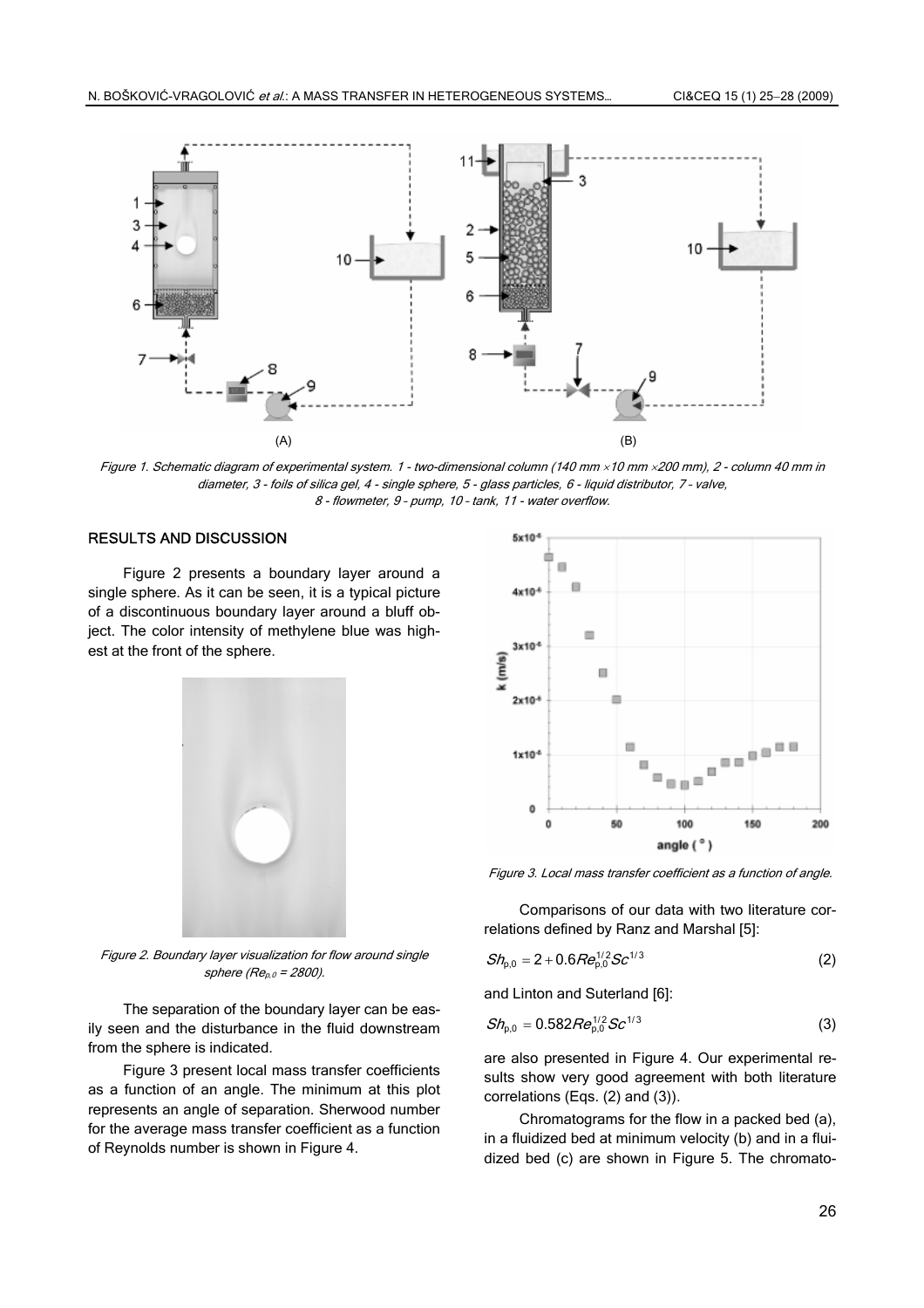gram 5a gives clear visualization of the fluid flow around particles in the packed bed. The color intensity is proportional to local mass transfer rates. Chromatograms 5b and 5c visualize fluidized beds for minimal velocity and for highly expanded fluidized bed. The uniform color intensity could be observed in both cases, with higher intensity for minimal fluidized bed velocity. This color uniformity indicates uniform mass transfer rates for fluidized beds. Lighter top parts of chromatograms 5b and 5c represent the mass transfer in the single phase flow.



Figure 4. Sherwood number vs. Reynolds number.



Figure 5. Chromatograms for flow in packed bed (a), in fluidized bed at minimum velocity (b) and in fluidized bed (c).

The experiments in packed and fluidized beds were conducted as a liquid-to-wall mass transfer. Figure 6 represents a relationship between a mass transfer factor and a particle Reynolds number in the packed and fluidized bed. Also, this picture gives the comparison of our experimental data with the correlation of Dwivedy and Upadhyay [7] who proposed the following correlation:

$$
j_D = 1.1068 Re_p^{-0.72}
$$
 for  $Re_p < 10$  (4)

$$
j_D = 0.454 Re_p^{-0.4069}
$$
 for  $Re_p > 10$  (5)

based on many different experimental data for the mass transfer of liquid in packed and fluidized beds.

As it can be seen, our data show a very good agreement with the correlation for packed beds, but not for fluidized beds.

The experimental research showed that the adsorption method is very suitable for visualization of the fluid flow and for determination of local and average mass transfer coefficients. The adsorption method could be easily employed by using novel software solutions.

### **CONCLUSION**

The experiments were carried out in order to determine the mass transfer coefficient between the liquid and single sphere and the wall-to-liquid in packed and fluidized beds of spherical inert particles.

The adsorption method is introduced as a very suitable method for determination of local and average mass transfer coefficients and for fluid flow visualization.



Figure 6. Mass transfer factor vs. particle Reynolds number  $(d_p = 3$  mm).